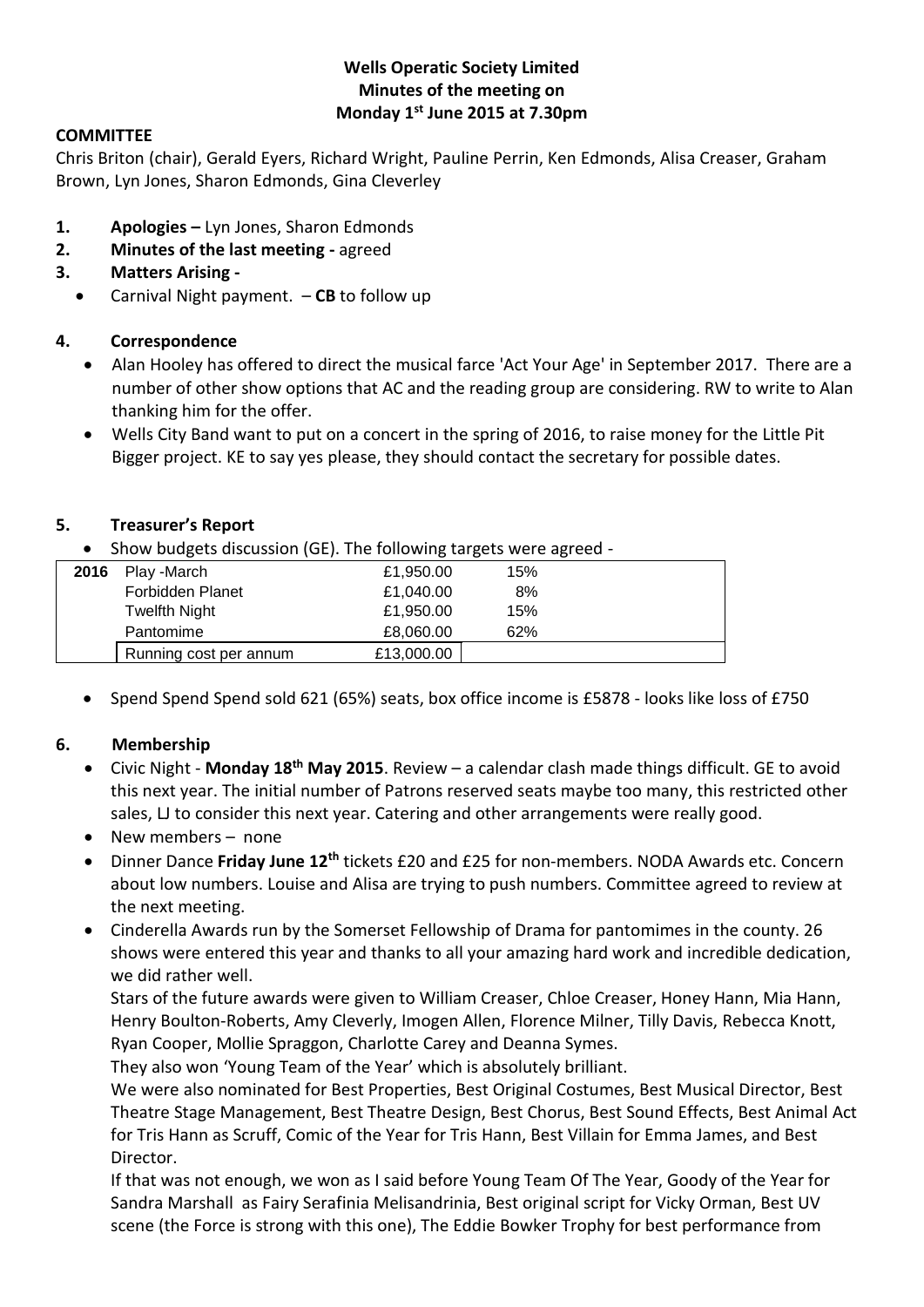anybody for Sandra Marshall as Fairy Sera.. Ser.. Fairy Bob and we won the Cinderella Trophy itself for the best overall pantomime. Wowsers!

I just want to say once again thank you so much to everyone who worked so hard top make the show the success it was and who put up with me throughout it all. We rock! Well done. **Ken**

## **7. Publicity**

It looks like a new banner is needed for the high street. **KE** to Look at costs of new banner, talk to Mark Wall about the hanging details. Possibly try an option for LLU3.

## **8. Theatre Renovations**

- Orchestra Pit Development collecting are good so far. It was agreed that those donating outside *indiegogo* will also get the perks. The pit subcommittee will meet this week to look at progress; a fund raising chart; the Variety show (see 9 below).
- Ongoing items taken from the **maintenance minutes are –**
	- a. Bar lighting and music system **GB - ongoing**
	- b. Auditorium seating **KE ongoing**
- Building Paintwork **GE** get quotes and look at the front porch sign.
- Dressing room heating **GE** there are some problems but it was agreed to leave this for the time being.
- Rostrum to go in Bar. **GB** has looked at costs and storage space. It was agreed to go ahead with these. GB will build 3, 6'x4' folding rostra at £115 each (plus paint or varnish finish) for September. Storing these looks best in the RR behind the chairs, **GE** and **GB** to look at this.

## **9. Productions/Trifold/Hire**

- **May 18th – 23rd 2015** *- Spend Spend Spend,* review opinions seem to be split between those who liked or disliked the show. All agreed that the production was very good. There were recognised lessons to be learnt. Well done to all involved.
- **June 25th BOVTS** return with *Beau Stratagem***. RW. GB** to let them in, **GE** to lock up
- *Wells Variety Show* in aid of the Pit Development Fund **11th & 12th July 3pm** ticket price £10. **SN** director. This may not now run, or will be postponed, Pit committee to discuss – see 8 above.
- **September 23rd – 26th 2015 –** *Little Lights Up 3* Director **-Tina Eyers,** Producer **GE,** MD **Nick Barlow,** SM**- Chris Spray,** Set Design – **GE and Gareth Luxton**, Adult Choreography **– Judi Neale and Tina Eyers**, Children's Choreography – **Sarah Neale**, Sketches coordinator – **Doreen Grant**, Costumes **?,** Lighting**- Rob Rogers,** Sound – **Adrian Mitchell,** Props **– GE,** Budget – **agreed**, Ticket Price **– £10 and £8**, Rehearsal schedule – **done**
- **December 12th – 19th 2015 – Pantomime -** *George and the Dragon* written by **Matthew Maisey**, Director **– Matthew Maisey**, Producer – **Vicky Orman**. MD - **Sheila Ross**, Lighting - **GB**, Sound - **Pete Ross**, Props **– ?,** Budget – **tba**, Ticket Price **– tba**, Rehearsal schedule – **tba**
- **March 16th – 19th 2016 –** Doreen Grant volunteered to arrange something
- **Spring Show 16th -21st May 2016 –** *Return to the Forbidden Planet*, Director **Lois Harbinson**, MD **Sheila Ross**, Rights have been agreed. **GB** - producer and Lighting
- **September 21st - 24th 2016 -** *Twelfth Night*, Director **RW,** auditions and casting are likely to be in January.
- **December 10th - 17th 2016 – Pantomime**  Director **Sharon Edmonds**, Writer and Producer **Vicky Orman**. MD - **Sheila Ross**, Adult Choreographer – Kim Fisher, Children's Choreographer - ?, Stage Manager – **Charlie Watkins**, Lighting - **?**, Sound - **?**, Props **– ?,** Budget – **tba**, Ticket Price **– tba**, Rehearsal schedule – **tba**
- **March 2017 –** Any Ideas?
- **May 2017 –** Any Ideas?